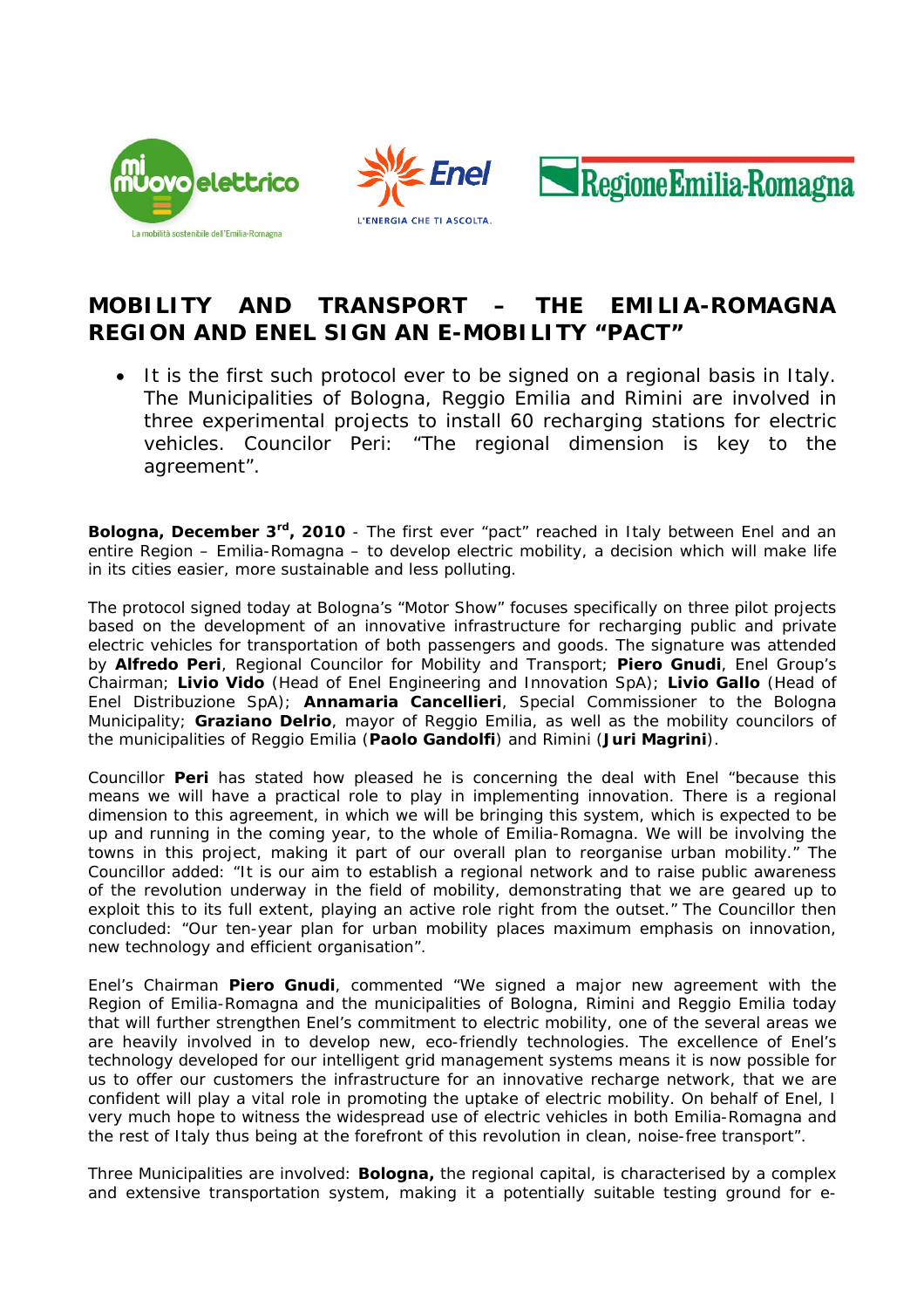mobility and the recharging network, especially for travels around the urban area; **Reggio Emilia**, which already leads the way in terms of e-mobility (a vast "fleet" of several hundred electric cars is already active throughout the city and province thanks to the support of Til srl) and is able to provide a solid base of expertise along with vehicles for further trials. Finally, **Rimini**, where e-mobility trials will target tourism.

In each of these Municipalities Enel will install around **sixty** infrastructures (that represent part of the system) to recharge electric vehicles in the three municipalities. The details of the recharging network will be decided on by a joint planning effort which takes into account user needs, city traffic flows, current transportation regulations, the public transport system and urban features, specific to each city involved in the project.

The three pilot projects will therefore be developed from a joint programme that sets out to identify the contents of the trial, to draft an e-mobility plan for each city and to determine relating investments in the recharging infrastructures; an implementation plan that includes network development, a car/fleet introduction plan, customer selection for the trial, customer management and finally the arrangements for monitoring the results in order to then draw up the plan to roll out the overall programme. The trial is open to other services throughout the area; the protocol actually allows for possible integration with technological solutions for the recognition and authentication of various payment methods and infomobility as well as parking management systems.

At least 50% of the electricity powering the electric vehicles used in the trials will be RECS certified, an international certification system for the development of renewable sources of energy such as water, sun, wind and geothermal energy. Enel will also work with the Region and Municipalities to develop relations with the car manufacturers who are most committed to e-mobility projects, and with whom co-operation agreements and pilot projects have already been developed or will be pursued.

According to the provisions of the protocol agreement, the Region and Municipalities involved undertake to investigate and possibly develop and integrate other e-mobility initiatives within the programme, through partnerships and agreements with businesses, institutions, trade associations, universities and research centres. A key point of the protocol is to identify and propose regulatory, legislative and administrative measures which incentivise and simplify the use of e-mobility, along with the relevant government bodies: the Ministry of the Environment, the Ministry of Economic Development and the Electricity and Gas Authority.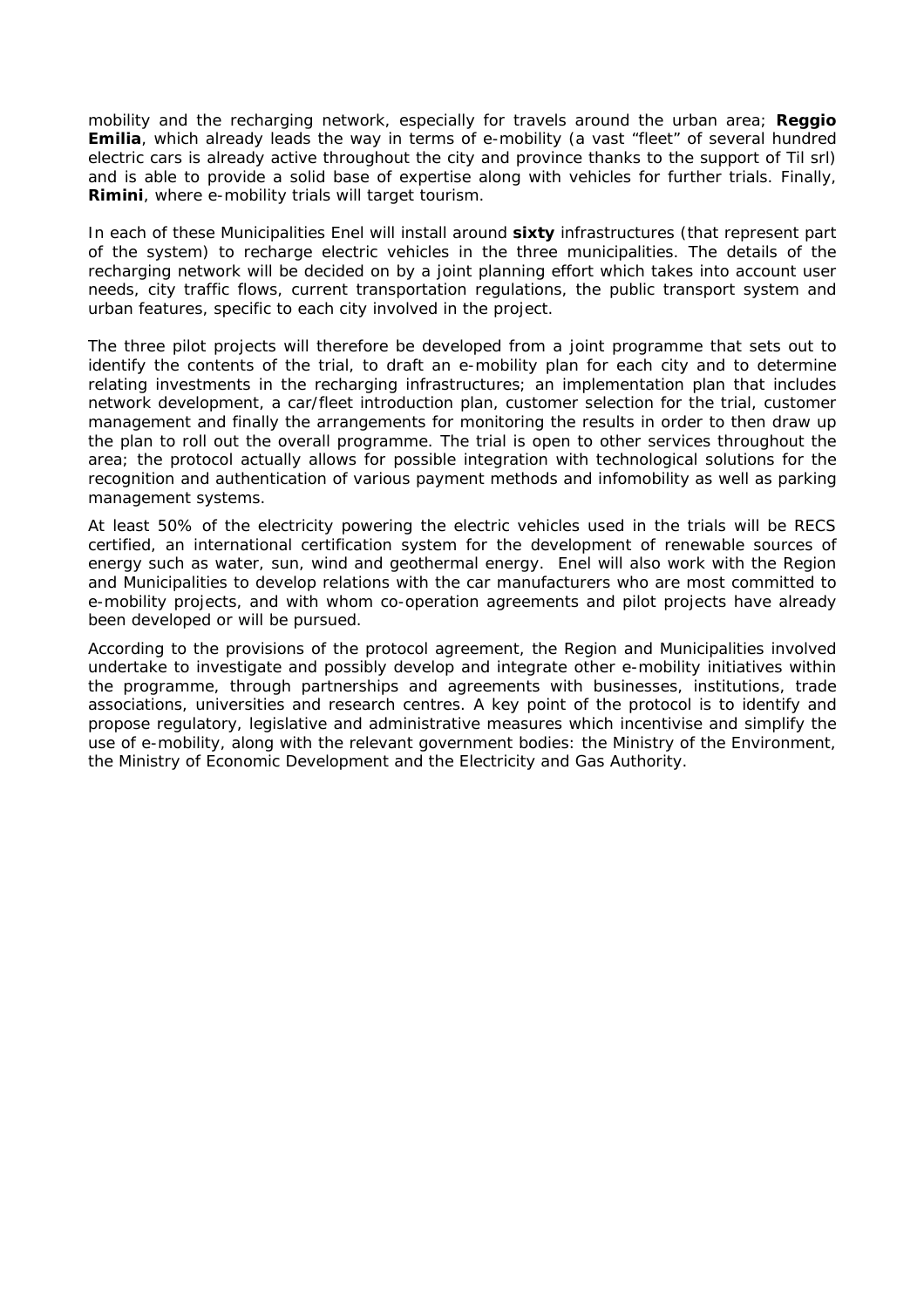## **The "Mi Muovo elettrico" scheme and the Region's commitment**

Because of its natural geographical location in the middle of the Padano basin, Emilia-Romagna has to contend with a high rate of atmospheric pollution. This is why one of the Region's top priorities is to clean up and protect air quality. In October 2010 the Region signed the ninth 2010-2012 air quality policy agreement, along with the 9 Provinces and Municipalities with 50,000 or more inhabitants. This agreement, in line with the previous ones, promotes the development and wider use of environmentally sustainable vehicles and, for the first time, paves the way for an electric infrastructure. Furthermore, the preparatory documents for the new, integrated transport plan for the Emilia-Romagna Region (Prit 2010-2020) recognise the development of e-mobility (two- and four-wheeled) by creating recharging networks across the area, as well as incentivising and facilitating the circulation and parking of electrical vehicles, known as the "Mi Muovo elettrico" scheme.

## **Enel**

Enel has launched a large research and investment programme to help establish and grow emobility in the medium-term as a significant opportunity for sustainable development in the transport sector. As part of this programme, the Enel group has embarked upon specific projects and partnerships to trial innovative transportation technologies and systems based on the electric car, foremost among which the pilot initiative known as E-Mobility Italy, in association with Daimler-Mercedes, in which the cities of Rome, Pisa and Milan are already involved. Enel's recharging infrastructures supply power, not only to new generation vehicles, but also to the fleet of cars already on the road: to achieve this, Enel ensures that the technical standards in force (standard CEI 69-6) are applied to guarantee the highest level of accessibility by all potential users.

## **Electric cars: structure, battery life, features**

According to various Europe-wide studies, average daily travel does not exceed 30-40 km for all modes of transport combined, however distances covered by car total around 27 km (source: European Environment Agency); the electric car, therefore, even with "only" 100 km of battery life, could be a valid alternative in towns and cities. A battery life lasting 100 km is readily achievable with the models currently commercially available (containing lead, cadmium or nickel batteries); their downside however is the heavy weight of the batteries (several hundred kilograms), whereas the latest versions, with lithium-ion batteries, are guaranteed to cover greater distances using a lighter power pack.

As for engine features, the energy efficiency of thermal engines fluctuates between 15-20% (the remaining 80% is lost in heat and attrition) whereas electric engines can achieve up to 90% efficiency. Taking the electric car as a whole, and not just the engine, performance levels of 60-80% are achievable; losses are due primarily to losses of charge and self-discharge of the batteries. Standard recharging times per hour vary between 6-8 hours, however research is being carried out into rapid recharging systems and new types of battery which would gradually shorten recharging times.

As far as emissions are concerned, electric cars are practically emission free in situ, if you don't count the fine powders linked to abrasion (of the tyres, brakes, asphalt) and emissions from power generation are much lower when compared to those from internal combustion engines. For example, the  $CO<sub>2</sub>$  emissions from power generation, compared with those of the fleet of power stations currently in operation, already permit a reduction of more than 50%.

A rise in the spread of hybrid and electric vehicles is forecast for Europe between the years 2015-2020, and is estimated to be within the range of 480,000 to 3.5 million units to be launched onto the market each year, although these estimates are continuously being